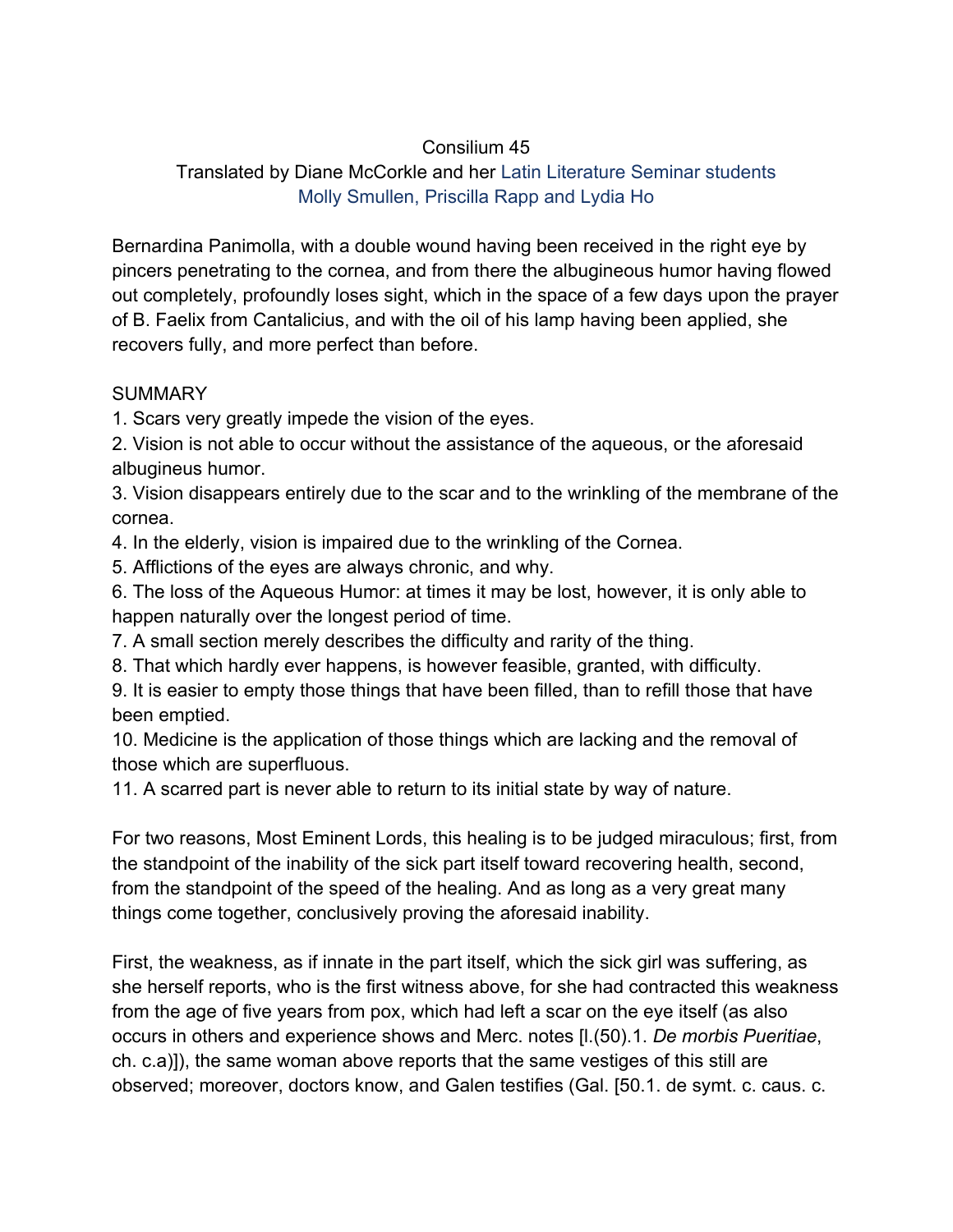2. et Par. suae Chirur. l. 22. c. 13.]) that a scar of the membranes of the eyes themselves interferes with vision on account of contracted density. Therefore, this disability of the eye had passed as innate and habitual on account of such a great space of years, and for that reason was not able to be removed naturally.

Second, a drainage and loss of the aqueous or albugineous humor occurred, without the aid of which vision is not able to occur, because, since it is an essential part of the visual apparatus itself, it is necessary, as Andreas Laurentius demonstrates ([Anatom. lib. II. Quaestione 10. Ins.]), that, once it has been lost, vision also is lost totally. In the same way Laurentius testifies the same thing in the very same place, and all anatomists before and after him without exception.

Third, sores and a wrinkling of the said membrane of the cornea co-occurred on account of the outpouring of the aforementioned aqueous humor, which is enclosed within the said membrane, the sick girl herself even deposes about this wrinkling above 5. In these words, And I have heard from others that with said humor having moved toward the bare skin, the eye was collapsed, and I even saw myself in the mirror and from the scar and the wrinkling of the cornea it is necessary that sight disappears entirely; because the cornea has been made see-through, and transparent by nature, so that it might thus serve vision in a greater way ([Gal.lib.8. de usu par.c.6.Hieron. Fabric, de vis.org.part. 3. c.2. Joan. V.Vesling. in syntagm. Anat.c. 25.]) but both by the scars and by the wrinkling, it is rendered dense, and opaque, it is darkened, and it loses transparency, as happens in the elderly, in whom on account of even a simple wrinkling of this membrane, vision becomes increasingly more dull over time. [Galen. lib 10. de usu part.c.5. Dan. Sen.lib.I. pract. 3. sect. 2. cap. 16.]

Moreover, from the second standpoint, namely, from the speed of the healing; this restoration of vision does not appear any less miraculous, since, in addition to the fact that afflictions of the eyes are always chronic due to their unceasing dripping due to the emptiness of the source, and on account of the thinness of the visual fluids, and the purity, due to which easily there is a coursing of blood towards them, indeed also incurable, (Mercur [de aff. ocul, cap.1])

This defect especially, that is, the outpouring and destruction of the aqueous humor, may sometimes, but rarely, be repairable, as Merc. testifies ([de Affect.ocul.c.5 & ex plurium D,D. Auctoritate Daniel. Sennert. ubi supr.c.34.]). Still, it is the truth, that not except over the longest interval of time, does it turn out to be repaired through the regeneration of that same lost humor. Thus as Galen himself explains ([lib. 1. desympt. caus. cap. 12. prope finem]), a case of the restoration of vision as something incredible, after the destruction of the aforesaid aqueous Humor, in these words: "Moreover, I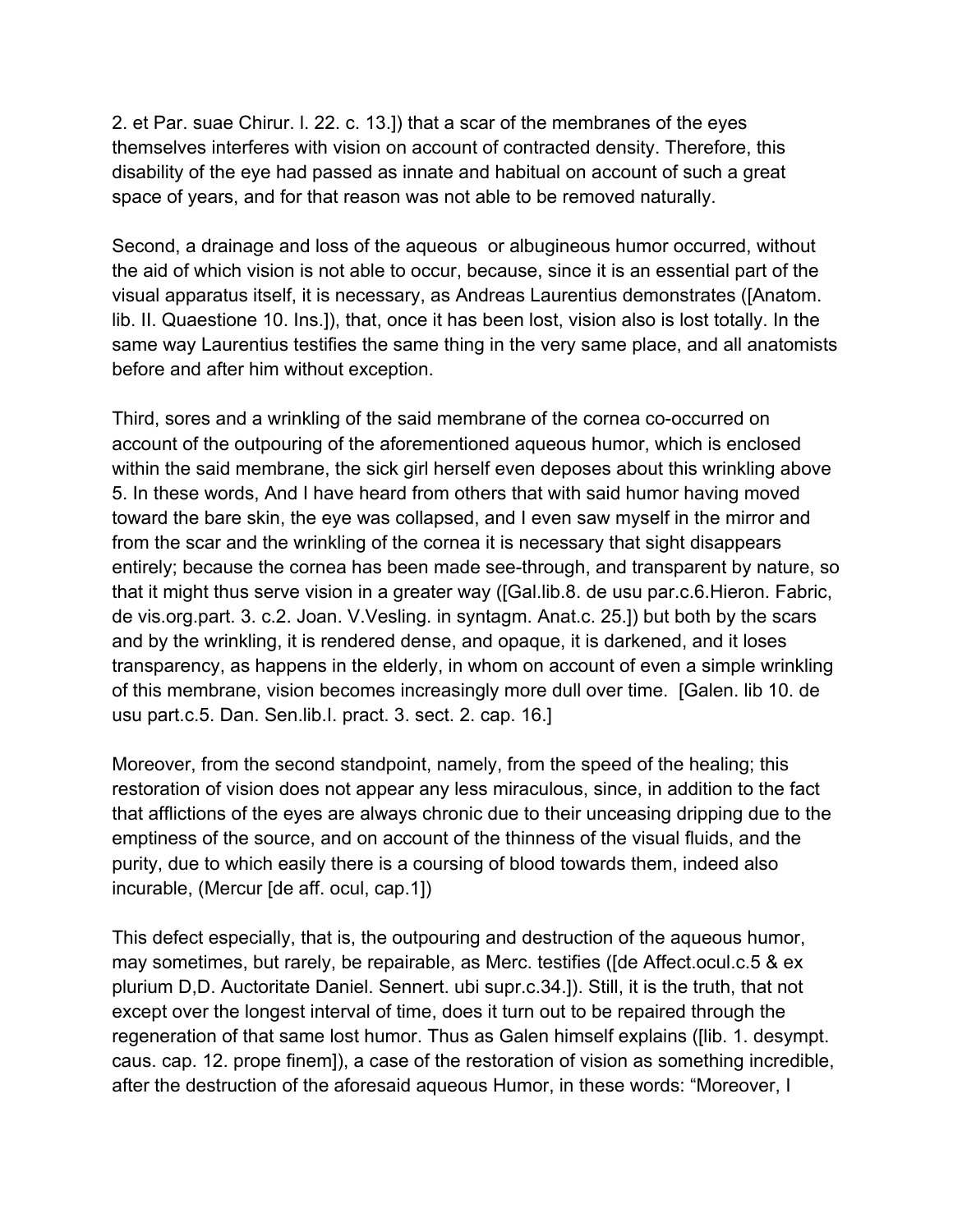divulge an incredible thing we have not yet seen to be accustomed to occur, in a boy who had who had been pierced by a stick in the pupil.

For immediately when the liquid humor had flowed out, then the pupil itself had been rendered smaller, then the whole cornea had appeared rather dark; in addition, having been healed, it saw correctly thereafter, granted, once the humor which had flowed out had gradually been re-collected there."

From these words, it is clear that the Aqueous humor, having been lost, from time to time may be regenerated, but quite infrequently. However, this cannot occur except over a long period of time and gradually, as Galenus has said. Because also among other doctors, it is very strongly agreed, these stating that this liquid, if lost, totally ruins sight and can scarcely be regenerated (Citation: Andr-Laurent. Anatom, lib. II quaestione 8.). For that small section simply shows the difficulty and rarity of effecting this. For, granted, what rarely occurs, is nevertheless feasible, though it be always with great difficulty. (citation: Alberic, in diction in vece (vix) Abb. in cap.contracto, de Cognat., spirit n. 13.)

Thus diseases which are not usually healed, are indeed sometimes healed, however with great difficulty, and not without a long passage of time. And this is very much so in our case, in which beyond the nature of the illness itself attacking the vision, it was further rendered much more difficult to cure, because it was due to emptying, for vision had been lost on account of the outpouring of the Aqueous Humor. So that it might therefore be recovered, it was necessary to take away the cause of emptying through a new regeneration of that same humor, which was very difficult. For as from Galen (Mercur. [De Oculo, affect cap.5]), it is easier to consume excess humidity than to restore and repair deficient humidity, and it is obvious that it is easier to empty that which has been filled, than to fill that which has been emptied.

Therefore, a period of a very long time was required for this healing should it have occurred naturally due to the aforesaid causes. And it was not possible for that liquid to be regenerated naturally in the space of only three days and for sight to return to its natural perfection. Since, if the space of three days would have been too brief for evacuating the failing liquids, how much more brief would that same space of three days be for regenerating the missing liquid so necessary for vision. If the latter is, without a doubt, much more difficult than the former, and since this liquid was so quickly regenerated, then this work cannot be attributed to Nature, but only to a supernatural cause and to divine power.

The only thing that remains to be further demonstrated is that vision was restored without any cure from natural remedies; for those things which were applied by the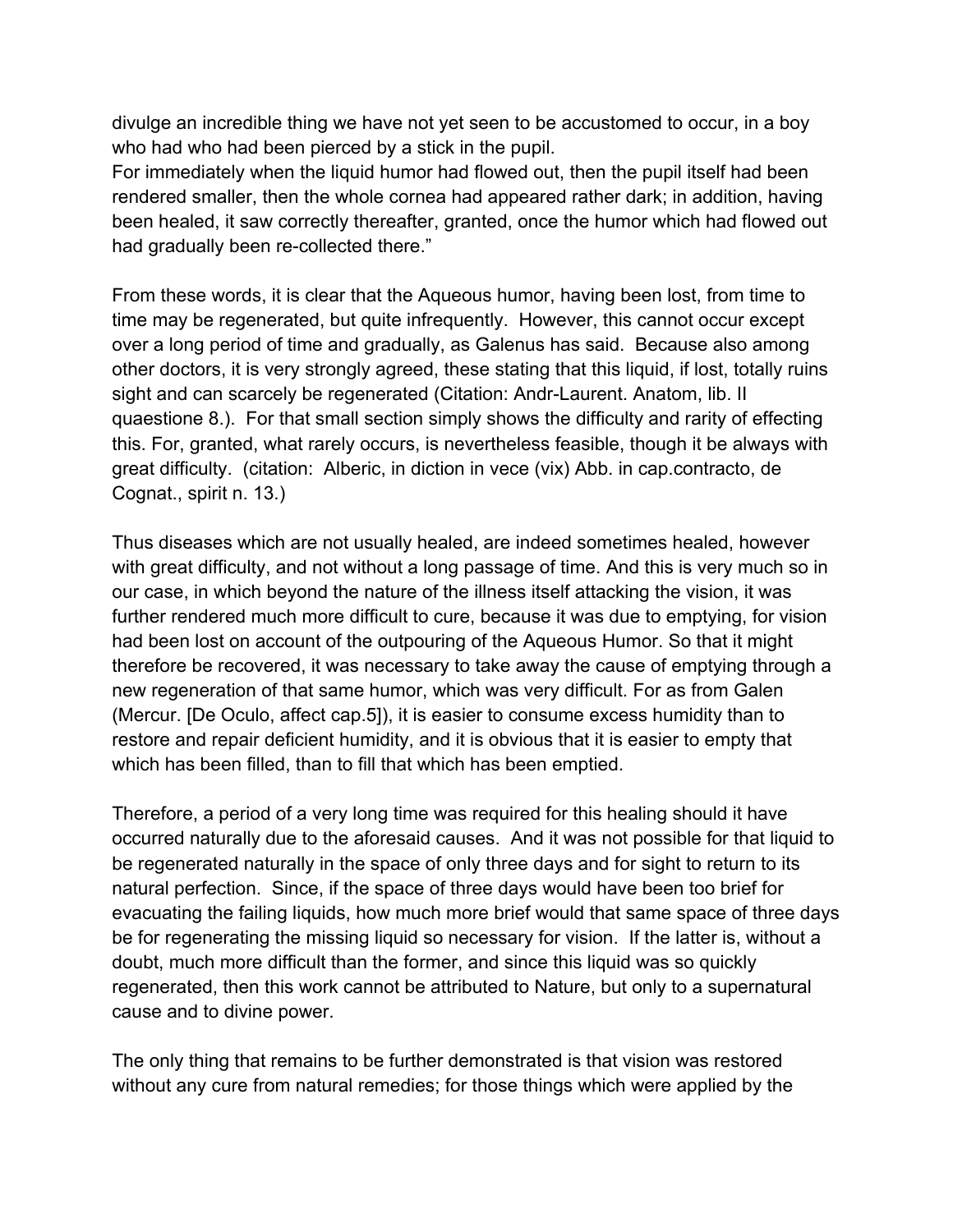surgeon not only did not contribute to the restoration of the vision, but were completely contrary to it, for the surgeon applied a defensive drug to the eye to prevent inflammation, as the sick girl herself confesses above 7. Medications of this sort, however, are repellent and cold and astringent, ([Gal. lib. 6. de comp. Med. sec. loc. cap. 1]) yet cold, styptic and astringent things cause swelling, hence they were more effective in rendering her wrinkling cornea membrane darker, due to which which vision was more greatly obscured, with the minimal transparency of the Cornea having been totally lost, if any of it had remained.

Nor (does) that which is countered by his Most Excellent Lord, Promoter of the Faith contradict these things at all; to wit: that since many other cures had gone before and especially the purging of the body, it was obvious that the eye recovered vision naturally since it is sometimes shown that from simple purging or just by the withdrawal of some significant pain afflicting the sufferer, once sleep has been restored, some who had lost vision entirely had recovered it and in our region there are some cases very similar to this one in which for those afflicted by a wound with all the aqueous humor having leaked out and vision having been lost entirely due to this, it has returned to its pristine state by way of purgings with the regeneration of that humor and in addition to the case brought forward by Galen (there are) cases to be observed told by Benivenius, Langius, Columbus, Paraeus and Coiterius. Indeed we ourselves, so that we may support the truth, have seen two men who tried to extinguish (a fire) raging in fields and woods and from the great heat they lost their vision entirely, but recuperated it fully many days later with the aqueous humor having regenerated in the mean time, which had been as if deeply absorbed by the excessive heat.

But these things are less pertinent since, firstly, it is certain that in our patient, if any medications were brought into use, they pertained to the cleansing of the whole body, not, indeed, to the loss of sight, and thus, they were not be able in any way to affect blindness. Secondly, whether the purging of the body be spontaneous or brought about artificially, then it is able to have an effect on blindnesses since blindness has crept in from some rushing of fluids to the eyes themselves and from too great a filling of the body, and especially, of the head. Yet in our case, when the cause of blindness was an emptying having been created by the outflow of the aqueous humor, it is not the case that the cleaning could bring whatever use-- nay, on the contrary--it is such that it might harm in an amazing way, with the liquids having been all the more destroyed through this, for the cure did not depend upon the removal of the fluid having flowed out, but on the restoration of the lost liquid. Therefore, since medicine is nothing other than addition and removal [Hippocr lib. de flat. n 3 Galen in Introd c.6.], to wit, the addition of those things which are lacking and the removal of those (things) that are superfluous, in our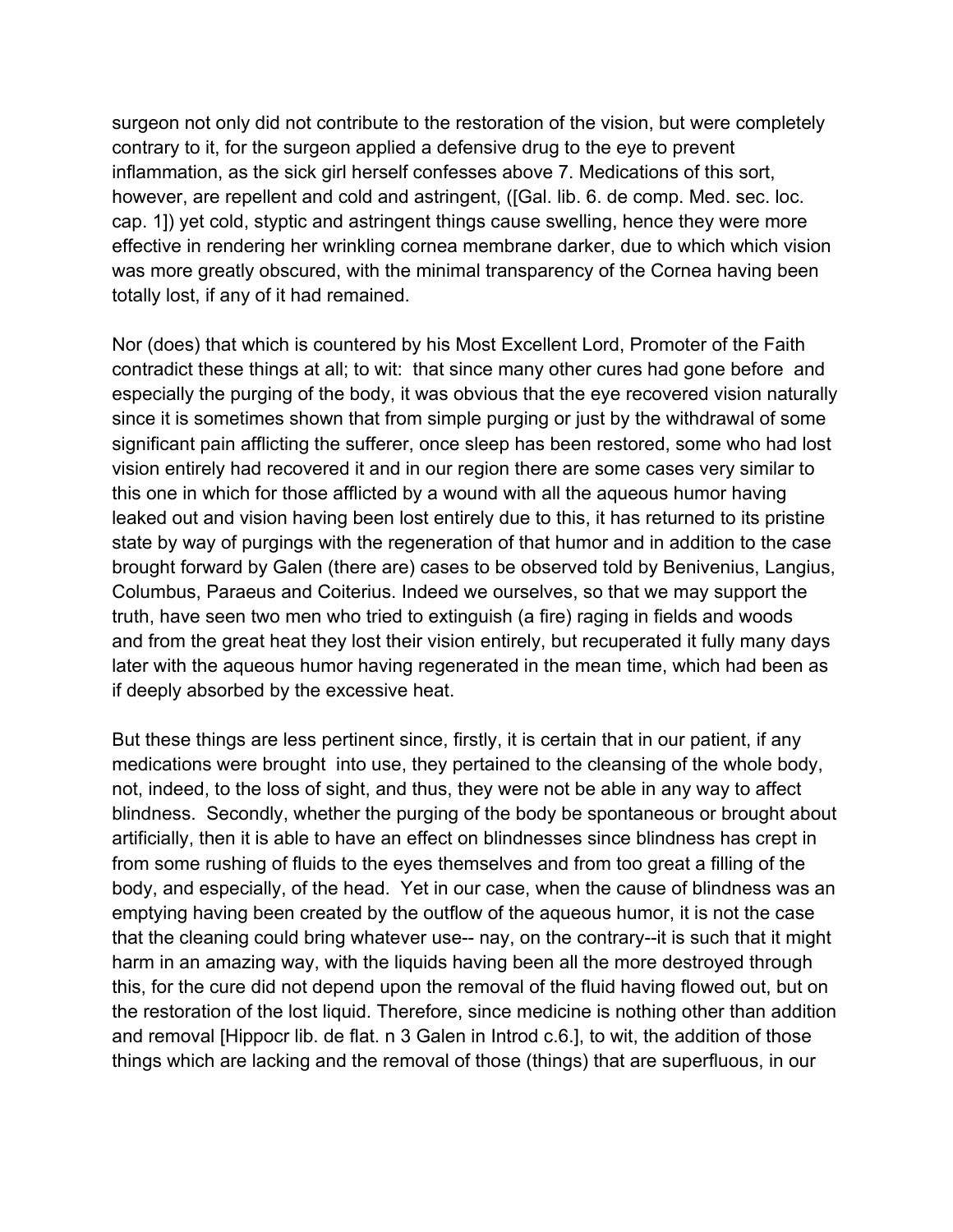case certainly, the addition and regeneration of the missing liquid, not the removal of superfluous (liquid), was necessary for removing blindness.

It contradicts us much less that it has occurred sometimes naturally, that vision lost due to a violent headache or from long and uninterrupted wakefulness, had been regained only by the removal of the pain or with sleep having been regained, in the shortest space of time: for the reason is not the same, since the blindness in our case had had its origin neither from continual wakefulness nor from violent pain, but from the outpouring of the aqueous humor, and from the wound, sore, and wrinkling of the membrane of the cornea;

Therefore, in this situation it was not enough to regain sleep or to relieve pain with pain killers but it was necessary to restore the aqueous humor, to stabilize the wound, to heal the sore, and to flatten the wrinkling of the cornea, and to render it pure and transparent as before, and to restore it into its natural state. Yet who will venture to confirm, that Skill or Nature is able to accomplish all these things in the brief space of three days, which are not able to accomplished in the longest passage of years?

Therefore it seems that it must be concluded, that this healing was, without any doubt, miraculous, and to be placed among the miracles which defy obedience to Nature on the invocation of the divine Name. Especially since (also given that the regeneration of the Aqueous humor may occur naturally) in no way could an eye blinded in that manner return to its original state, except, as I have said, over a long period of many days, and months. But here a regeneration of the aqueous humor was not sufficient for vision to revert to its original state, but it was necessary to smooth out the wrinkled Cornea membrane.

But let us also freely grant these things, namely, that the aqueous humor could have been naturally regenerated in the space of three days, or even less, and from the generation thereof, the Cornea could be smoothed out again, with the wrinkles lost through swelling which the regenerated Aqueous humor might make, but the impairment arising from the scars—how, in the way of Nature, or with treatment of skill, could these be removed not even in the long turning of years, but of centuries?

For a part scarred can never return to the natural and pristine state, for it is dried up more from the scar, and it is thickened and contracts a callus, whence art, which always imitates nature, uses drying and astringent medications for inducing scars. [Gal.l.1.Con.Med.per.gen.c.12& l.2(?) ejus c.21]